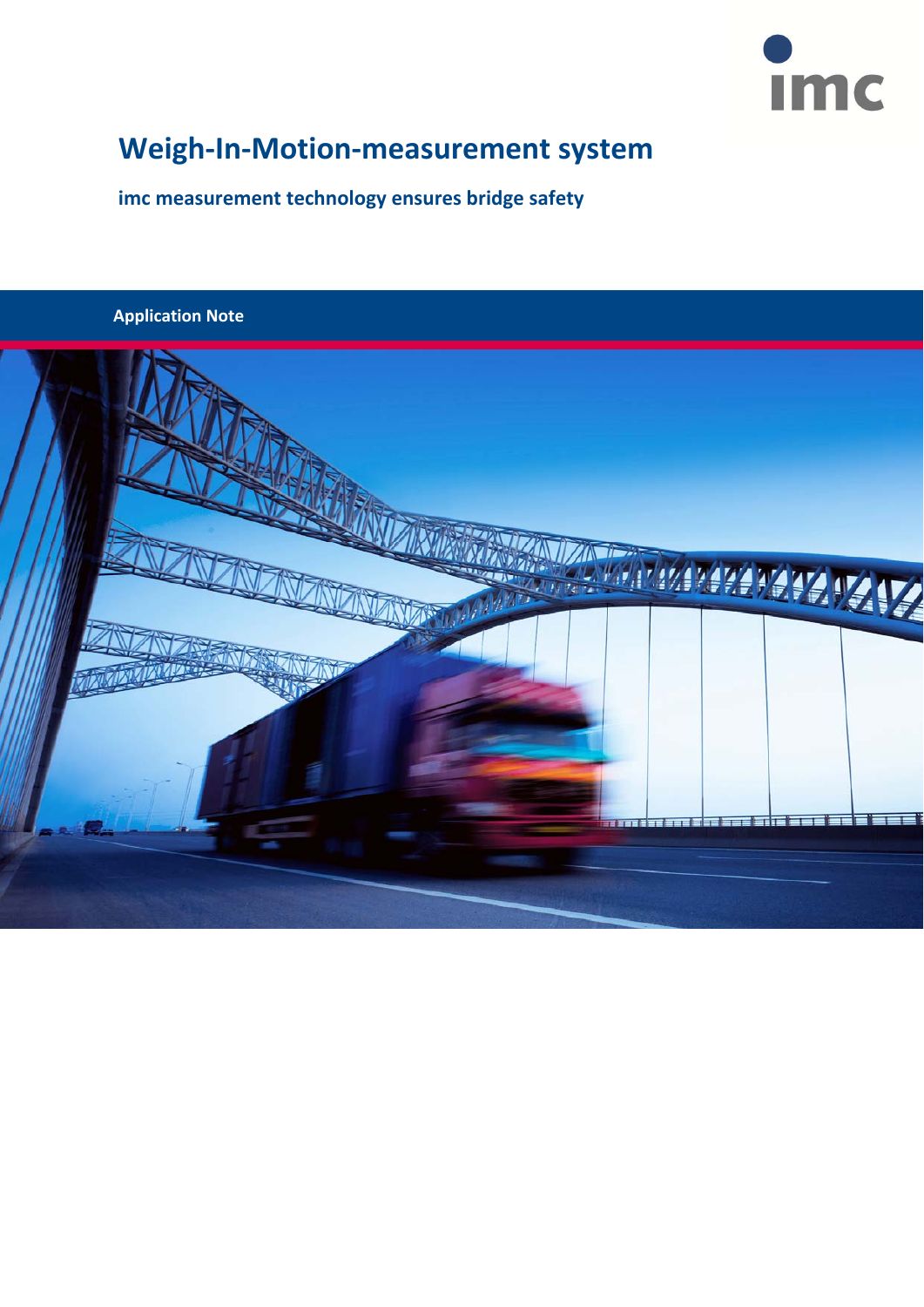# **The right weight class for crossing bridges**

At 5.5 Kilometers, the Suramadu Bridge is the longest in Indonesia. This cable‐stayed toll bridge connects the cities of Surabaya on the island of Java and Bangkalan on the island of Madura. It has two lanes in each direction plus additional lanes for emergency vehicles and motorcycles.



SuraMadu Bridge, Indonesia

#### **Weighing vehicles for a safe crossing**

To ensure the safety of all who use the bridge, it is important to comply with certain load limits. Vehicles that want to cross the Su‐ raMadu Bridge may not weigh more than 10 tons. Before a vehicle gets the green light to cross the bridge, it must pass over a "Weigh‐ in‐Motion" system. This presents particular challenges on both sensors and measurement systems. To accurately weigh trucks that are already in motion requires high‐speed sensors and measurement systems that can operate in real time. After all, the goal is to allow an un‐ interrupted flow of traffic.

For its Weigh‐in‐Motion system, the customer *Pt Struktur Pintar Indonesia* uses Kistler piezo‐ electric sensors in conjunction with imc C‐SERIES measurement systems having real‐time calculation functionality.



Compact measurement device: imc C‐SERIES

*Pt Struktur Pintar Indonesia* installed Weigh‐ in‐Motion systems at four locations and uses imc‐C‐SERIES devices at to measure vehicle weight data on two lanes.



This is where the imc devices really show their benefits. The independent trigger‐machines allow to capture and process data from each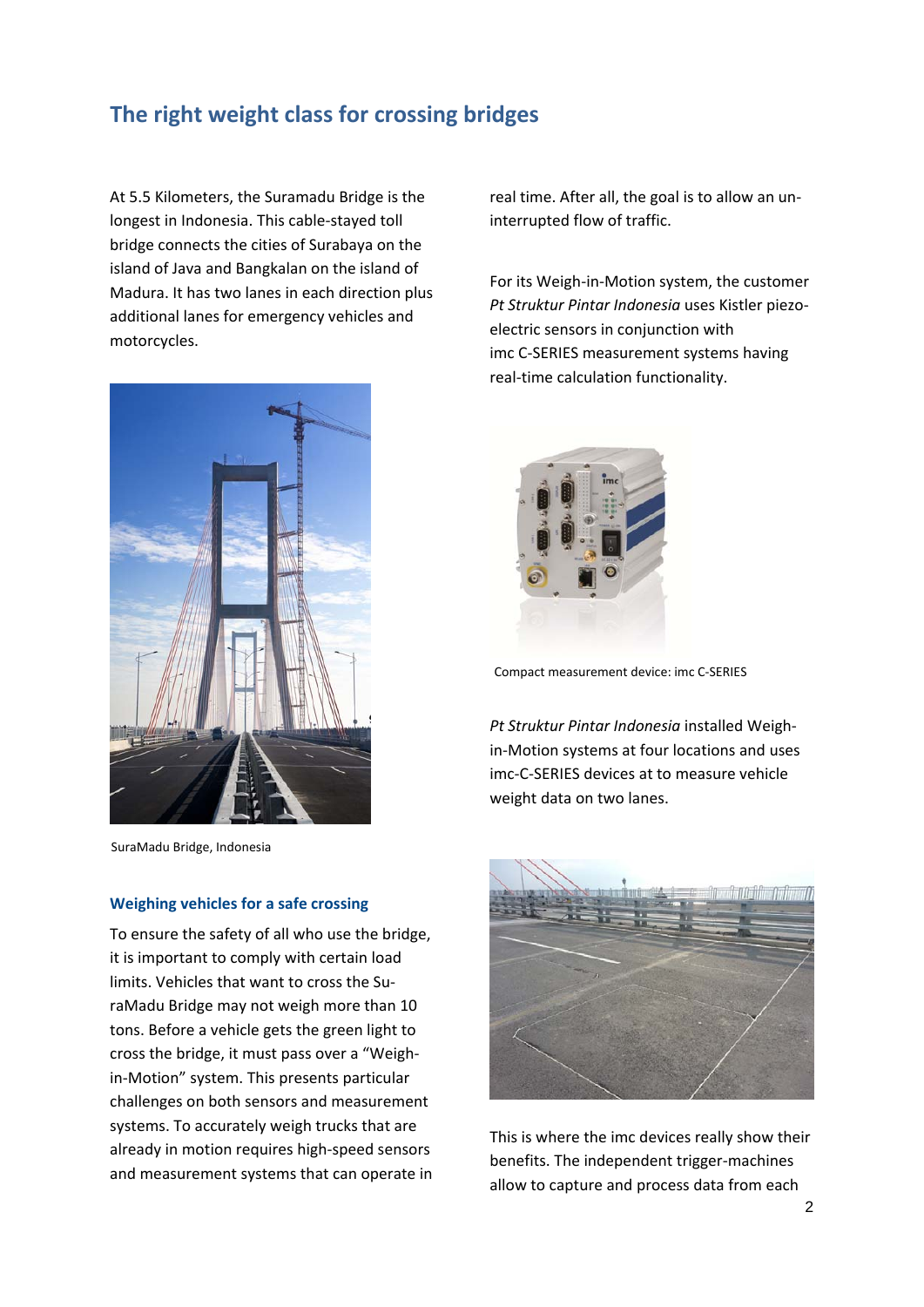lane independently of the adjacent lane. The powerful trigger system selectively saves the most important data to permit simpler and time‐efficient analysis. As the measured data are processed in real time, the vehicle's driver is given either the green or the red light, de‐ pending on whether the vehicle is respectively under or over the weight limit.

More advantages of the imc C‐SERIES meas‐ urement device at a glance:

- Automatic self‐start
- Autarkic operation possible without PC
- Remote controllable
- Flexible data storage options, removable Flash‐card
- Reliable operation throughout an ex‐ tended temperature range; high am‐ bient humidity is no problem
- Intelligent power supply with short‐ term UPS provides secure operation even in unstable power supply condi‐ tions
- Guaranteed data integrity even in a power outage



#### **Results in real time**



The sensors provide load readings which are then calculated in real time by the imc Online FAMOS software on board the measurement system. This information reveals the axle count, axle distance, total weight and speed or provides notification of limit violations.

imc Online FAMOS performs synchronized, deterministic mathematical operations on multiple channels, compiles statistics, calcu‐ lates comparisons and runs advanced open‐ and closed‐loop control algorithms. In this way, imc Online FAMOS saves time and money, since the need for subsequent analysis is either eliminated or substantially reduced.

#### **Automated data transfer**

Another gain in productivity is achieved through automated remote data transfer pro‐ vided by imc LINK software. The four meas‐ urement devices are connected with the imc LINK software in parallel to send the com‐ puted data automatically, with a time‐stamp, to *Pt Struktur Pintar Indonesia's* server.

Thus, imc LINK dispenses with manual opera‐ tion of the measurement devices and guaran‐ tees seamless and secure automated data transfer from measurement devices – wheth‐ er directly connected to a computer or not.